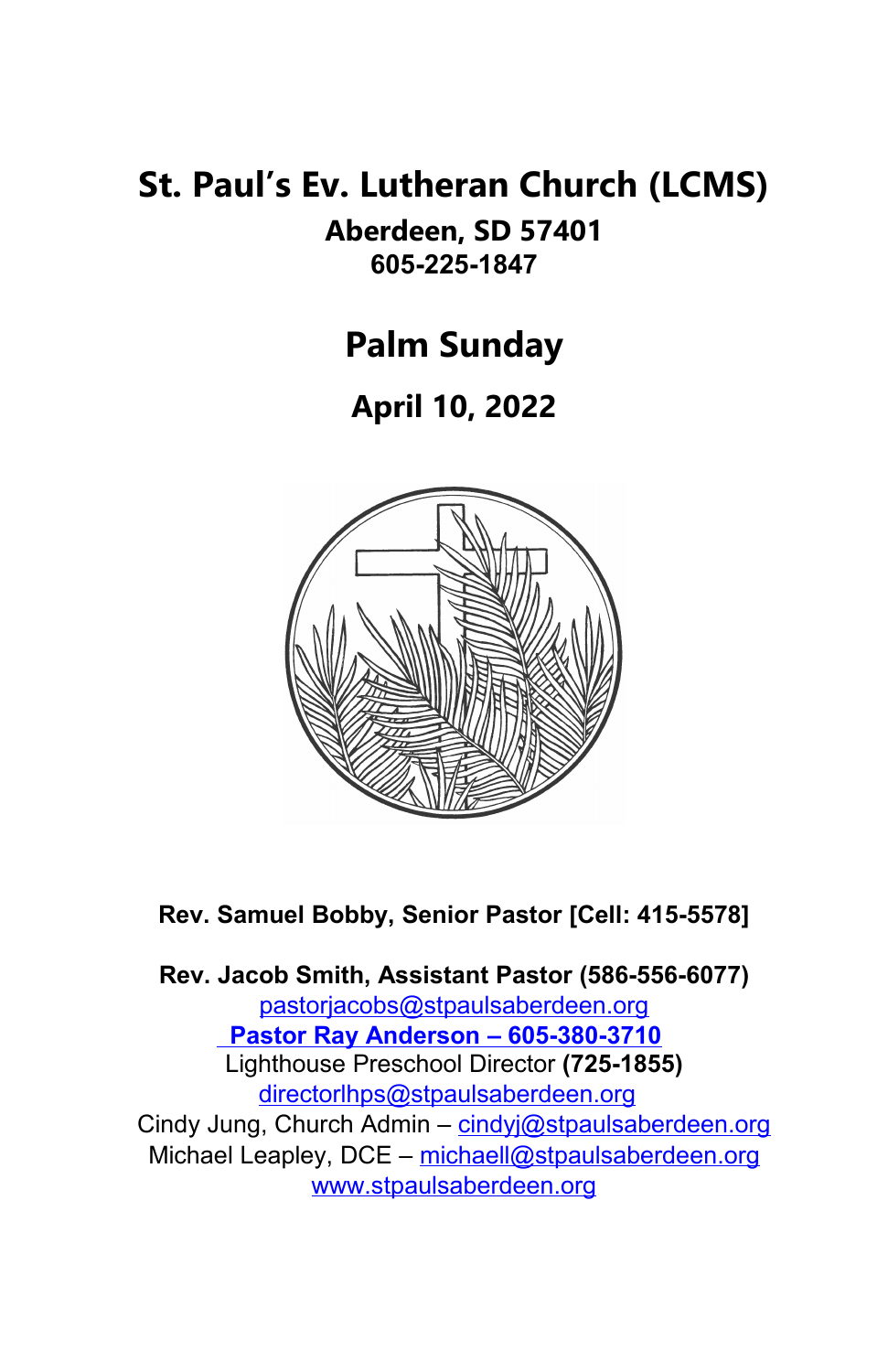**Please pray** for Roger Blum, Pastor Dell, Joyce Kenitzer, Ada McCorkle, Miles Eisenbeisz, Barbara Dahme, Gladys Felix, Muriel Schamber, Kimberlee Kaiser, Harry Preston, Fern Preston, Ann Thompson, Elli Bode, Sheyenne Seely, Janet Smith, Debbie Caven, Andrew & Cindy Ruenzel, Dallas Tschappat, Courtney Frohling, Beverly Borchard, Dawn Dohn, Kathy Murray, Lorelei Hartung, Kristi Anderson, Jim Busch, and April Olson.

**Please inform the Pastors** or the church office when you or a loved one is hospitalized.

**Thank you** for the prayers of healing. I am now cancer free. God is merciful, blessings to you. Laurie Steichen-Ingram

April Newsletter is now on-line. Visit [www.stpaulsaberdeen.org](http://www.stpaulsaberdeen.org/) select the tab NEWS and CHURCH NEWSLETTERS.

**Bible Study 101** – This class will occur every Tuesday in April. We will learn how to teach and put together a Bible study. This topic will be beneficial for all congregation members, but especially those in positions who are expected to lead devotions and Bible studies. The goal of this class is to help our members feel confident with the gifts that God has given them.

**2022 3v3 Basketball Tournament** – Inviting all youth to join us for some friendly competition between Circuit 1 churches at St. Paul's Lutheran Church TODAY. The co-ed 3v3 basketball tournament will start at 2:00 pm and tentatively end around 7:00 pm, or when the championship game is finished (whichever comes first). We welcome girls, boys, and adults to participate! Churches can bring as many teams as they want. And even if you don't have a team, come anyway and we'll provide you with teammates! We will also have a Bible study and an evening meal will be provided. Contact DCE Michael Leapley with any inquiries: michaell@stpaulsaberdeen.org.

**Prayer service TODAY** at 12:30pm. Prayers will be offered for the spiritual health and maturity of our members.

**Please sign the fellowship booklet** for attendance.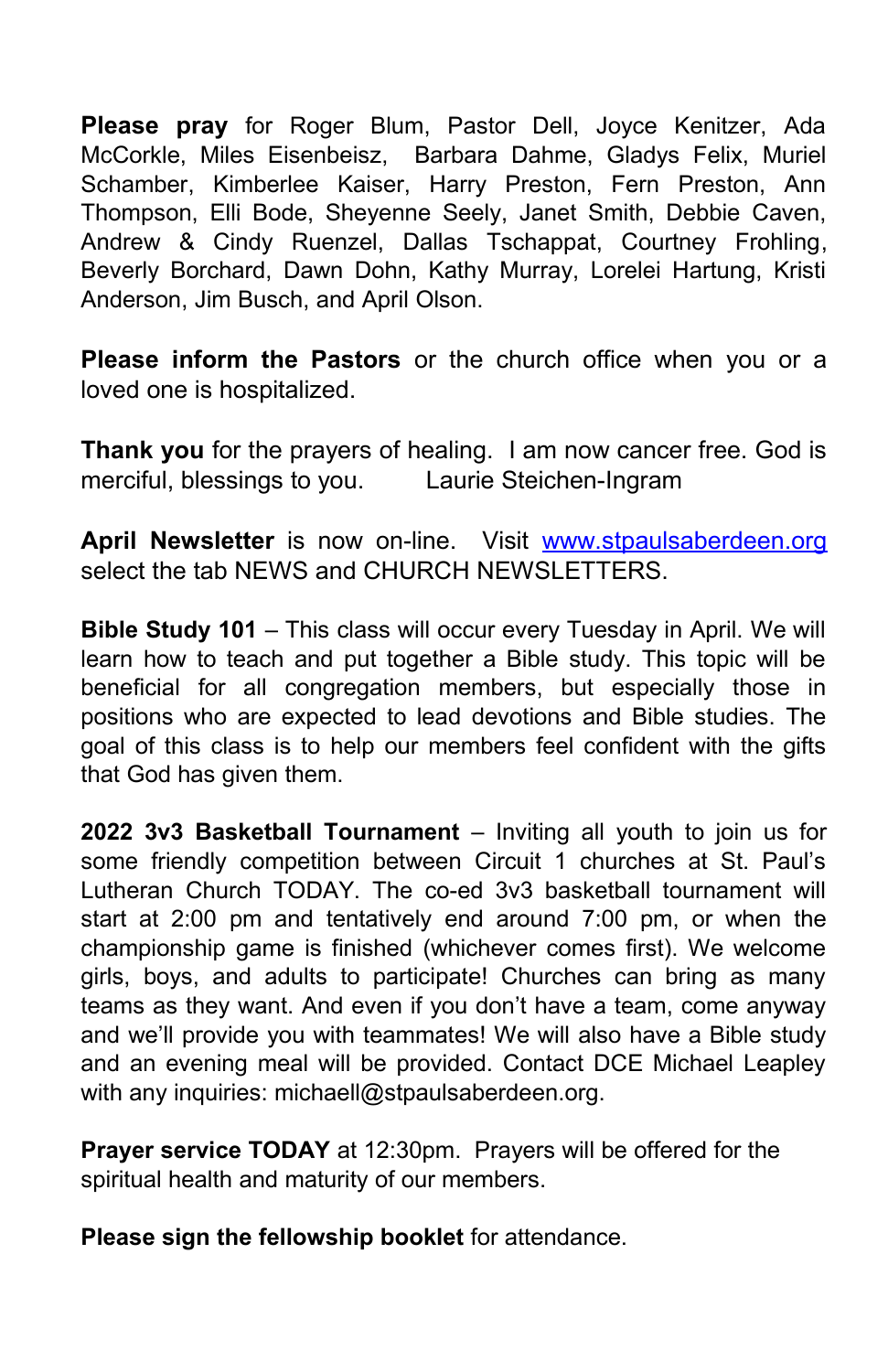**Church Rummage Sale in June!** – In support of the youth group's trip to the National Youth Gathering this summer in Houston, TX we are hosting a rummage sale on Saturday, June 4th, 2022. So let's get those garages, attics, and closets cleaned out and find lots of hidden treasures for us to sell. Ask friends, family, and neighbors if they have any donations too. We need clothes in good condition, jewelry, books, toys, tools, electronics, small appliances, etc. Large appliances, large pieces of furniture, mattresses, broken items, and worn clothing will NOT be accepted (when in doubt, throw it out)! General donations will start being accepted on Tuesday, May 17<sup>th</sup>, 2022. If you have items that need to be moved before May 17<sup>th</sup>, contact DCE Michael Leapley at [michaell@stpaulsaberdeen.org](mailto:michaell@stpaulsaberdeen.org) for an earlier time. Thank you and God bless!

**St. Paul's Youth Group** is sponsoring the Easter breakfast. All proceeds will go toward expenses for the National Youth Gathering.

**Offering: April 3, 2022 -** \$13,873.00 Coffee - \$100.00 Sunday School - \$13.00 Shepherd Fund - \$323.75 Missions - \$40.00 **Amount to meet Budget**: \$13,012.00 per week

**Organists: Sunday –** Cyrece Kono **Monday** – Tierra Cassens **Thursday –** 12:15pm – Judah Bobby 6:15pm – Tierra Cassens **Friday –** 12:15pm – Judah Bobby 6:15pm – Judah Bobby

**Sunday Attendance – April 3, 2022** 8:00am – 108 10:45am – 128 Monday – 32 Lent: 12:15pm – 47 6:15pm – 108

**Bible Study:** Sunday – 68 Tuesday: 8 Wed 6am - 6 10:45 AM - 7 5:15 pm - 6

**Easter Lilies:** Members may donate Easter lilies in memory of a loved one. Please bring to church by Good Friday.

**The Circuit Easter Vigil** service with Holy Communion will be on Holy Saturday, April 16<sup>th</sup>, at 4:00 pm at Our Savior Lutheran Church in Aberdeen, with Rev. Jordon Andreasen presiding, Rev. Jacob Smith of St. Paul's Aberdeen assisting, and Rev. Bret Bierman of Trinity/Mansfield, St. Paul's/Stratford, and St. John's/Rural Aberdeen preaching.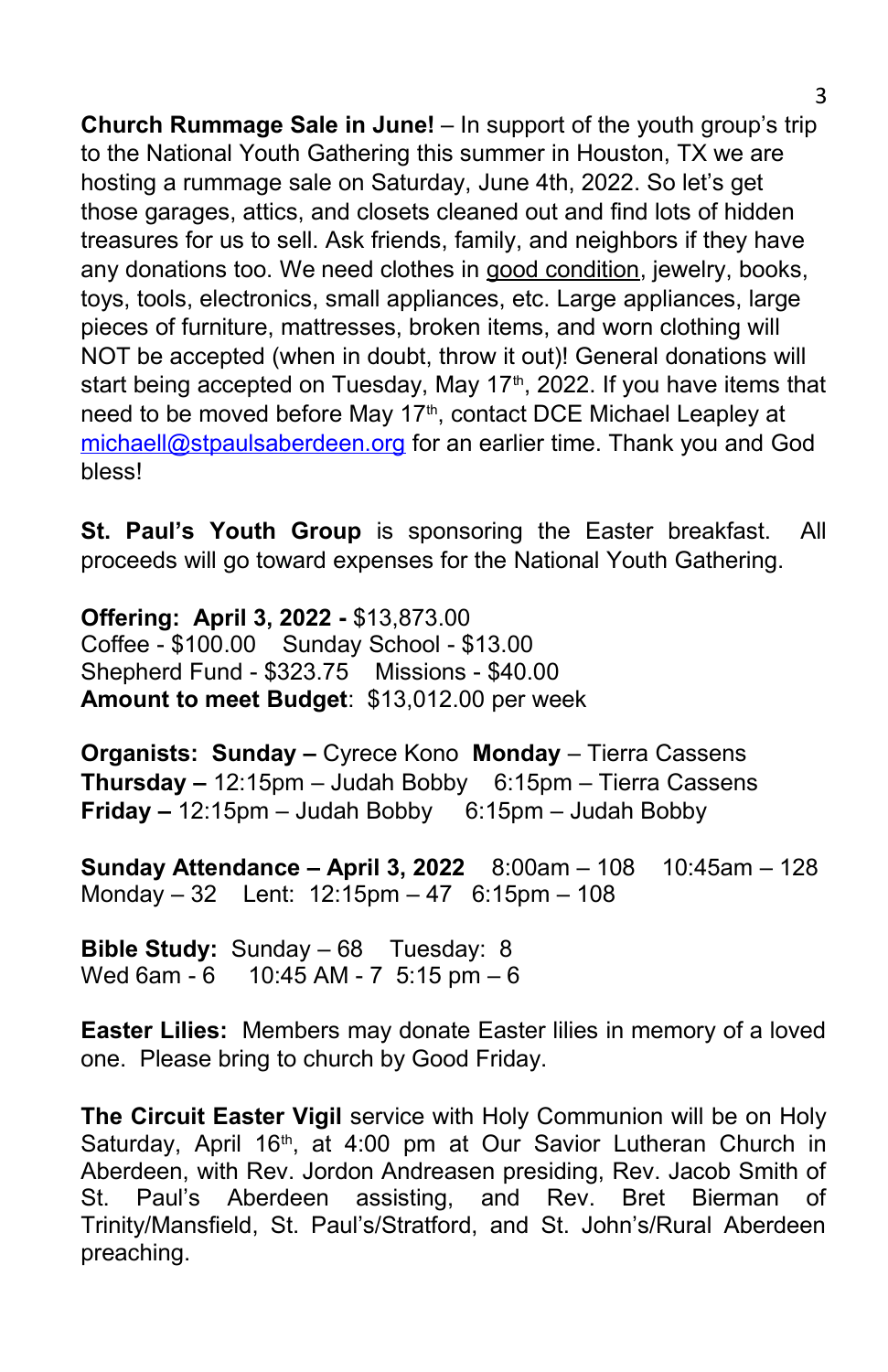#### **No Monday night service on April 18, 2022.**

The church office will be closed on Monday, April 18, 2022.

**Camp Minneboji:** 2022's camp theme is "Masterpiece" & comes to us from Ephesians 2:10, which reads "For we are God's MASTERPIECE, created in Christ Jesus to do good works." Registration forms are located in the South Narthex and they are hoping to have an on-line registration form available soon.

**VBS – June 5-9, 2022 – 6:00 to 8:30pm:** St. Paul's will join Our Savior for Vacation Bible School and will be held at Our Savior Lutheran Church. Registration forms are located in the South Narthex and are due by May 2<sup>nd</sup>. Teachers and helpers are needed.

# **THIS WEEK AT ST. PAUL'S: (April 10 – April 17)**

#### **Sun 8:00 amWorship Service**

| 9:30 am Coffee/Donuts                       |
|---------------------------------------------|
| 9:30 am Bible Study and Sunday School       |
| 10:45 am Worship Service                    |
| 12:30 pm Prayer Service                     |
| 2-7:00 pm Circuit 3v3 Basketball Tournament |

- **Mon 6:15 pm Worship service**
- **Tue** 7:00 pmBible Study 101
- **Wed** 6:00 amMen's Morning Bible Study 6:30 pm Choir Practice 7:30 pm Bell Practice

#### **Thur 12:15 pm Maundy Thursday Worship Service 6:15 pm Maundy Thursday Worship Service**

- **Fri 12:15 pm Good Friday Worship Service 6:15 pm Good Friday Worship Service**
- **Sat 4:00 pm Easter Vigil Service @ Our Savior**
- **Sun 8:00 am Easter Worship Service** 9:30 am Easter Breakfast **10:45 amEaster Worship Service**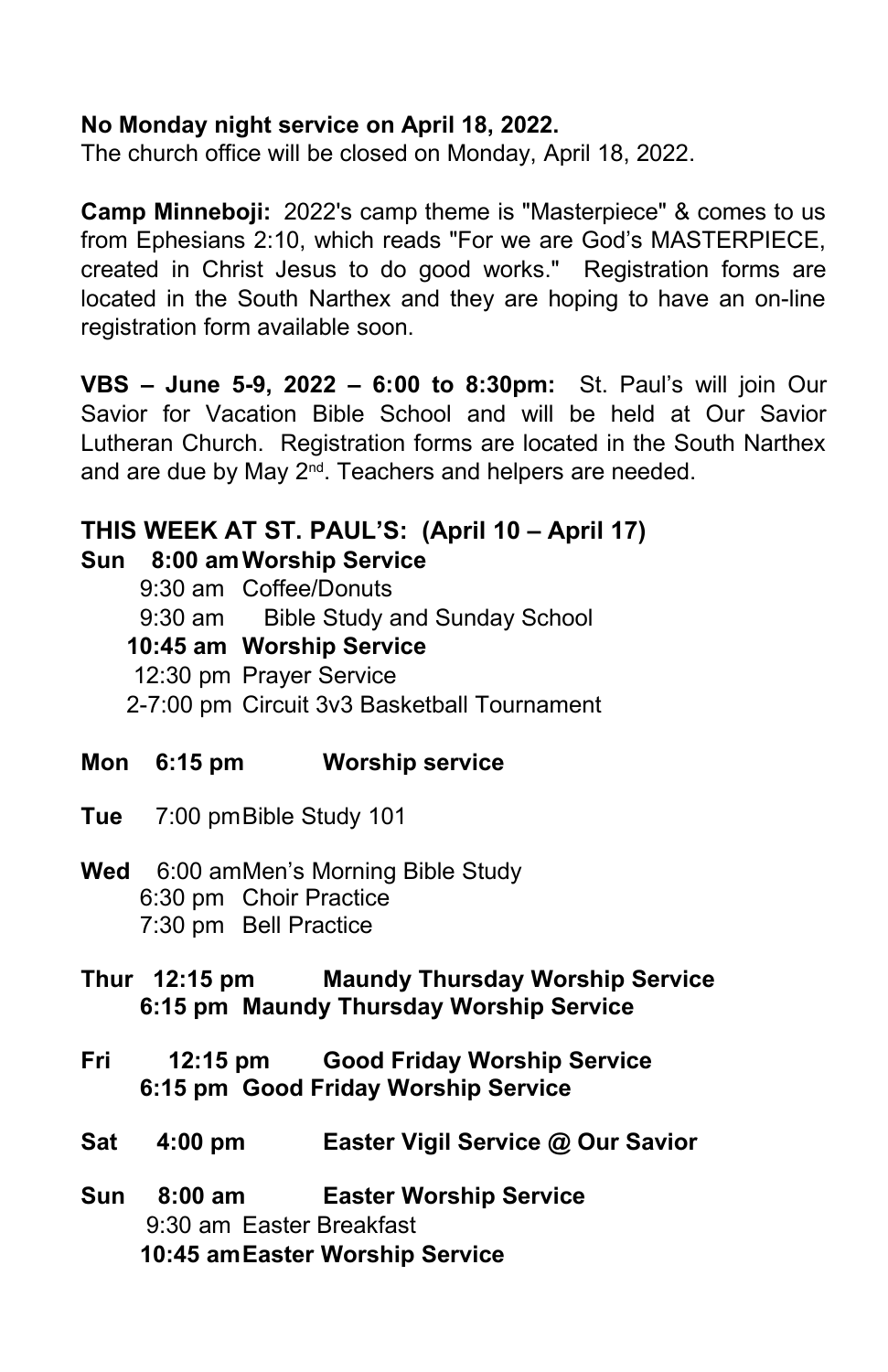- P: Blessèd is he who comes in the name of the LORD! **C: We bless you from the house of the LORD.**
- P: Lift up your heads, O gates! And be lifted up, O ancient doors,
	- **C: that the King of glory may come in.**
- P: Who is this King of glory?
	- **C: The LORD, strong and mighty, the LORD, mighty in battle!**
- P: Lift up your heads, O gates! And lift them up, O ancient doors,
	- **C: that the King of glory may come in.**
- P: Who is this King of glory?
	- **C: The LORD of hosts, he is the King of glory!**
- **ALL: Glory be to the Father and to the Son and to the Holy Spirit; as it was in the beginning, is now, and will be forever. Amen.**
- P: Blessèd is he who comes in the name of the LORD!
	- **C: We bless you from the house of the LORD.**

# **Salutation and Collect of the Day**

P: Let us pray.

Almighty and everlasting God, You sent Your Son, our Savior Jesus Christ, to take upon Himself our flesh and to suffer death upon the cross. Mercifully grant that we may follow the example of His great humility and patience and be made partakers of His resurrection; through the same Jesus Christ, our Lord, who lives and reigns with You and the Holy Spirit, one God, now and forever.

# **C Amen.**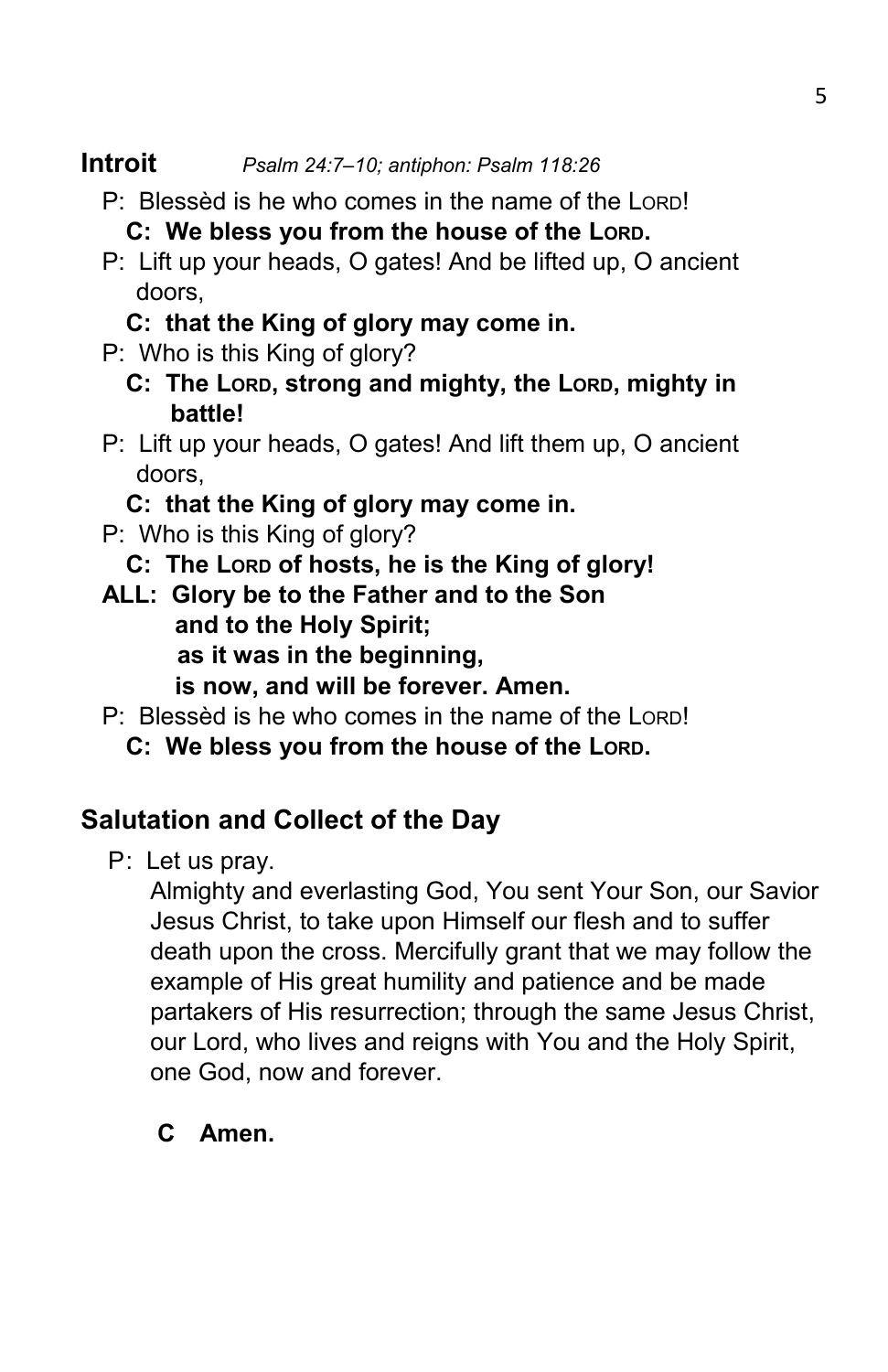# **Old Testament Reading** Zechariah 9:9–12

<sup>9</sup>Rejoice greatly, O daughter of Zion! Shout aloud, O daughter of Jerusalem! behold, your king is coming to you; righteous and having salvation is he, humble and mounted on a donkey, on a colt, the foal of a donkey. <sup>10</sup>I will cut off the chariot from Ephraim and the war horse from Jerusalem; and the battle bow shall be cut off, and he shall speak peace to the nations; his rule shall be from sea to sea, and from the River to the ends of the earth.

<sup>11</sup>As for you also, because of the blood of my covenant with you,

I will set your prisoners free from the waterless pit. <sup>12</sup>Return to your stronghold, O prisoners of hope;

today I declare that I will restore to you double.

- A This is the Word of the Lord.
- C **Thanks be to God.**

**Gradual** *Hebrews 9:12a, c, 15a; Psalm 111:9a*

P; [Christ] entered once for all into the holy places, by means of his own blood,

**C: thus securing an eternal redemption.**

- P: Therefore he is the mediator of a new covenant,
	- **C: so that those who are called may receive the promised eternal inheritance.**
- P: He sent redemption to his people;

**C: he has commanded his covenant forever.**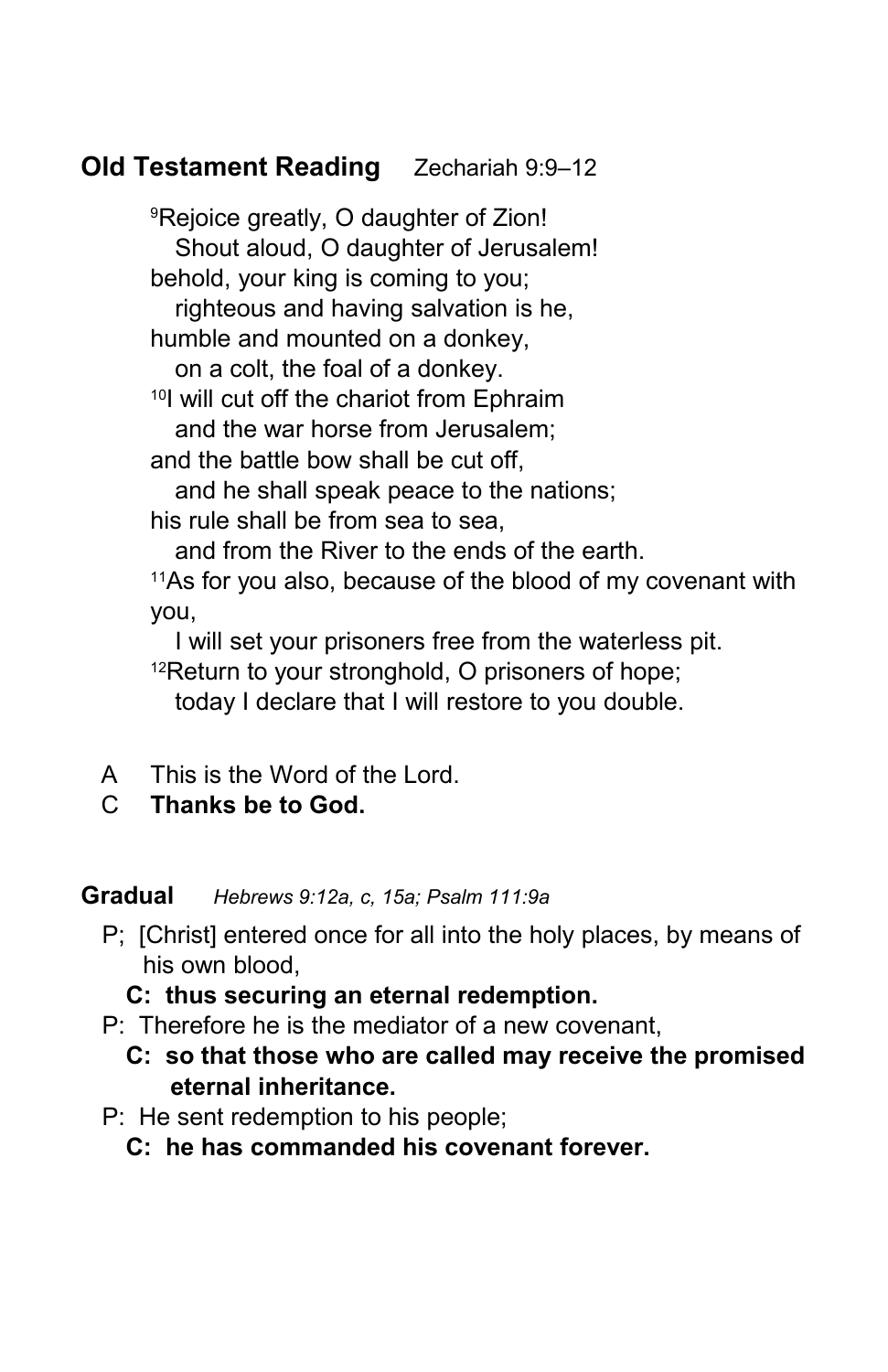## **Epistle** *Philippians 2:5–11*

<sup>5</sup>Have this mind among yourselves, which is yours in Christ Jesus, 6who, though he was in the form of God, did not count equality with God a thing to be grasped, 7but made himself nothing, taking the form of a servant, being born in the likeness of men. <sup>8</sup>And being found in human form, he humbled himself by becoming obedient to the point of death, even death on a cross. <sup>9</sup>Therefore God has highly exalted him and bestowed on him the name that is above every name, <sup>10</sup>so that at the name of Jesus every knee should bow, in heaven and on earth and under the earth, 11and every tongue confess that Jesus Christ is Lord, to the glory of God the Father.

A This is the Word of the Lord. **C Thanks be to God.**

## **Holy Gospel** *John 12:12–19*

- P The Holy Gospel according to St. John, the twelfth chapter.
- C **Glory to You, O Lord.**

<sup>12</sup>The next day the large crowd that had come to the feast heard that Jesus was coming to Jerusalem. 13So they took branches of palm trees and went out to meet him, crying out, "Hosanna! Blessed is he who comes in the name of the Lord, even the King of Israel!" 14And Jesus found a young donkey and sat on it, just as it is written,

15"Fear not, daughter of Zion; behold, your king is coming, sitting on a donkey's colt!"

<sup>16</sup>His disciples did not understand these things at first, but when Jesus was glorified, then they remembered that these things had been written about him and had been done to him. 17The crowd that had been with him when he called Lazarus out of the tomb and raised him from the dead continued to bear witness. 18The reason why the crowd went to meet him was that they heard he had done this sign. <sup>19</sup>So the Pharisees said to one another, "You see that you are gaining nothing. Look, the world has gone after him."